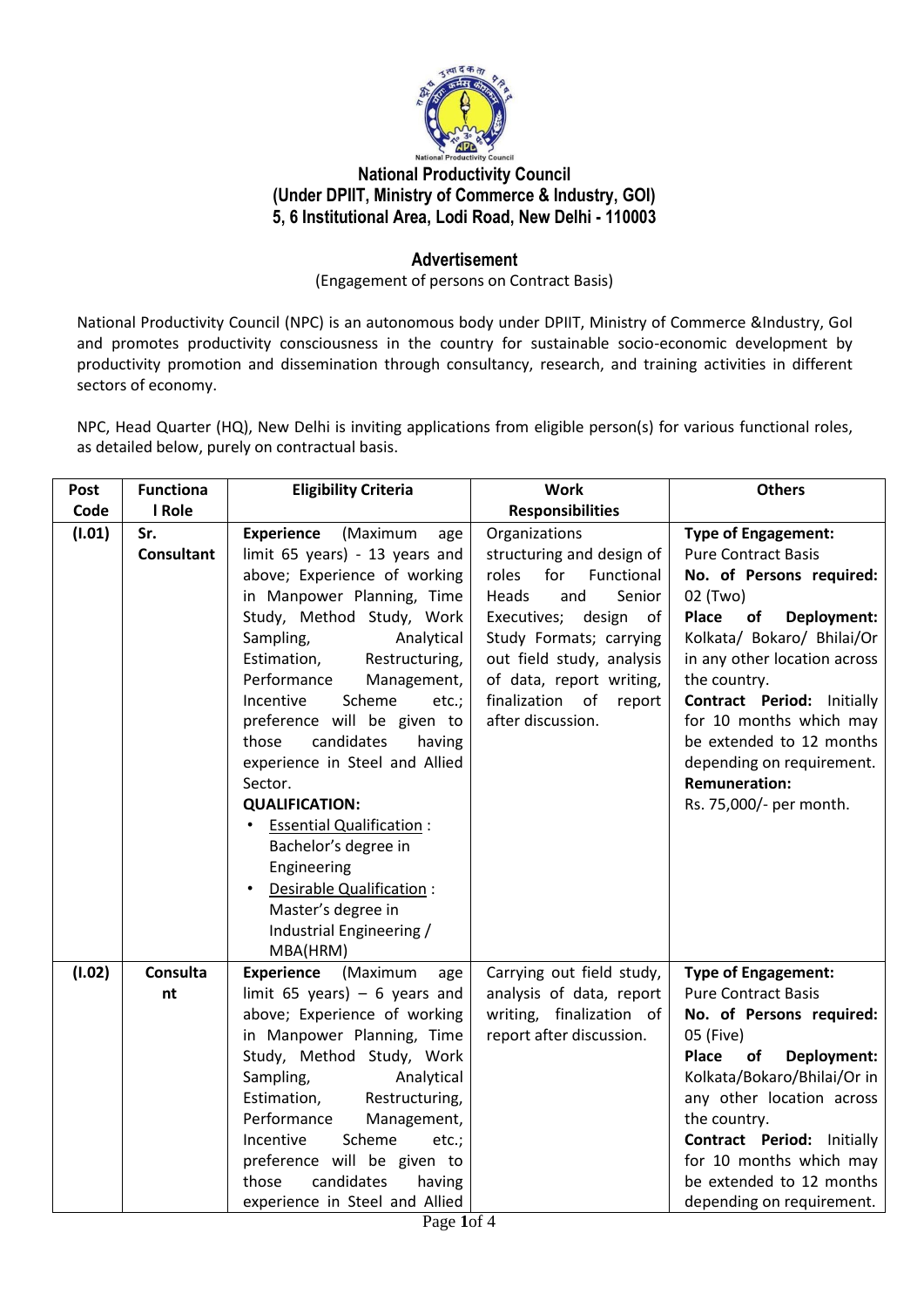|        |                  | Sector.                                            |                                | <b>Remuneration:</b>                                |
|--------|------------------|----------------------------------------------------|--------------------------------|-----------------------------------------------------|
|        |                  |                                                    |                                | Rs. 50,000/- per month.                             |
|        |                  |                                                    |                                |                                                     |
|        |                  | <b>QUALIFICATION:</b>                              |                                |                                                     |
|        |                  | <b>Essential Qualification:</b>                    |                                |                                                     |
|        |                  | Bachelor degree in                                 |                                |                                                     |
|        |                  | Engineering                                        |                                |                                                     |
|        |                  | Desirable Qualification:                           |                                |                                                     |
|        |                  | Master degree in Industrial                        |                                |                                                     |
|        |                  | Engineering / MBA(HRM)                             |                                |                                                     |
| (1.03) | <b>Technical</b> | <b>Experience</b> (Maximum<br>age                  | Carrying out field study,      | <b>Type of Engagement:</b>                          |
|        | <b>Executive</b> | limit $65$ years) - 1-5 Years;                     | data collection, analysis      | <b>Pure Contract Basis</b>                          |
|        |                  | Experience<br>of working in                        | of data, report writing,       | No. of Persons required:                            |
|        |                  | Manpower<br>Planning,<br>Time                      | finalization of<br>report      | 12 (Twelve)                                         |
|        |                  | Study, Method Study, Work                          | after discussion; assisting    | Place<br>of<br>Deployment:                          |
|        |                  | Sampling,<br>Analytical                            | <b>NPC</b><br>Officers,<br>Sr. | Kolkata/Bokaro/Bhilai/Or in                         |
|        |                  | Estimation,<br>Restructuring,                      | Consultants<br>and             | any other location across                           |
|        |                  | Performance<br>Management,                         | Consultants in field study     | the country.                                        |
|        |                  | Incentive Scheme etc.;                             | and report preparation         | <b>Contract Period: Initially</b>                   |
|        |                  | preference will be given to<br>candidates<br>those | and finalisation of the        | for 10 months which may<br>be extended to 12 months |
|        |                  | having                                             | same.                          |                                                     |
|        |                  | experience in Steel and Allied<br>Sector.          |                                | depending on requirement.<br><b>Remuneration:</b>   |
|        |                  | <b>QUALIFICATION:</b>                              |                                | Rs. 25,000/- to Rs. 37,000/-                        |
|        |                  | <b>Essential Qualification:</b>                    |                                | per month depending on                              |
|        |                  | Bachelor degree in                                 |                                | the experience.                                     |
|        |                  | Engineering                                        |                                |                                                     |
|        |                  | Desirable Qualification :<br>$\bullet$             |                                |                                                     |
|        |                  | Master degree in Industrial                        |                                |                                                     |
|        |                  | Engineering / MBA(HRM)                             |                                |                                                     |

### **Terms & Conditions:**

• The engagement shall be purely on a contract basis and will not confer any right for regular appointment in NPC or in its associated organizations. The contractual person shall not be entitled to any benefits / compensation/ absorption /regularization of service in the National Productivity Council. The contractual person shall not claim any benefit/compensation/absorption/ regularization of service with NPC under the provision of Industrial Disputes Act, 1947 or Contract Labour (Regulation and Abolition) Act, 1970.

• **Working Hours, Travelling and Daily Allowance, Leave etc.** The contractual person shall be governed as per applicable provisions of NPC for this assignment.

- **General Conditions**
	- In case the performance of the contractual person is not satisfactory, or she/he fails to perform/carry out the functions entrusted or otherwise, or she/he is found in-disciplined or wanting, NPC may terminate the contract at any time without giving any notice and also without assigning any reason thereof.
	- The contractual person shall be required to produce original documents and certificates in support of her/his age, qualification and experience at the time of joining failing which her/his offer of engagement shall stand withdrawn.
	- Only shortlisted candidates will be called for interview/personal discussion.
	- NPC reserves the right to cancel or withdraw this advertisement at any time without assigning any reason whatsoever.

Application can be submitted by sending application as per **Annex-AF** along with self-attested copy of all requisite documents and latest photo via email t[o ed-admin@npcindia.gov.in](mailto:ed-admin@npcindia.gov.in) on or before **16/03/2022 by 3:00 pm**. **In the subject of the email, code number of the post applied for, should invariably be mentioned (I.01, I.02 or I.03). Incomplete applications as well as applications without self-attested copies of documents will be rejected.**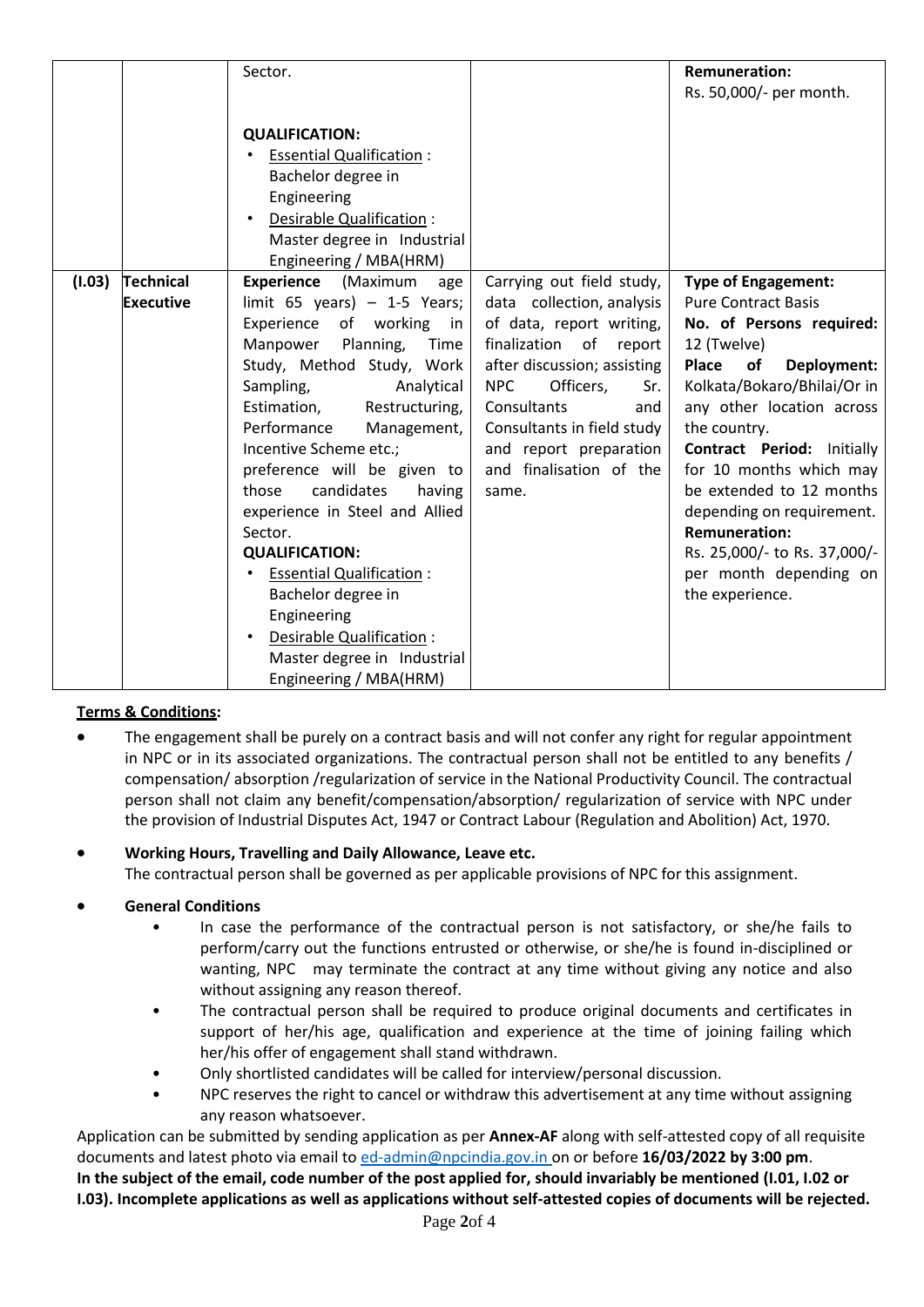#### **Application for engagement as contractual person in NPC**

|                                                                                                                                                                                             | Name (Mr/Ms)                                                                                                                                          |                      |    |                          |                        |                  |
|---------------------------------------------------------------------------------------------------------------------------------------------------------------------------------------------|-------------------------------------------------------------------------------------------------------------------------------------------------------|----------------------|----|--------------------------|------------------------|------------------|
| Mother's/Father's/Husband's Name                                                                                                                                                            |                                                                                                                                                       |                      |    |                          |                        |                  |
| enclosed)                                                                                                                                                                                   | <b>Date of Birth</b><br>(Self-attested copy of proof of date of birth to be<br><b>Address for Correspondence</b>                                      |                      |    |                          |                        |                  |
| <b>Permanent Address</b>                                                                                                                                                                    |                                                                                                                                                       |                      |    |                          |                        |                  |
|                                                                                                                                                                                             | <b>AADHAR No.</b><br>(Self-attested copy to be enclosed)                                                                                              |                      |    |                          |                        |                  |
|                                                                                                                                                                                             | <b>Contact No./Nos.</b>                                                                                                                               |                      |    |                          |                        |                  |
| <b>Email ID</b>                                                                                                                                                                             |                                                                                                                                                       |                      |    |                          |                        |                  |
|                                                                                                                                                                                             | Post applied for                                                                                                                                      |                      |    |                          |                        |                  |
|                                                                                                                                                                                             | <b>Educational/Technical Qualification (s)</b><br>(Documents should be self-attested as true copy)                                                    |                      |    |                          |                        |                  |
| SI. No.                                                                                                                                                                                     | Name of Institute /<br>University                                                                                                                     | Year of<br>Passing   |    | Subjects                 | Percentage<br>of Marks | Specialization   |
|                                                                                                                                                                                             |                                                                                                                                                       |                      |    |                          |                        |                  |
| <b>Details</b><br>attached                                                                                                                                                                  | of<br>experience<br>proforma<br>in                                                                                                                    | be<br>to<br>appended | as | Duly filled<br>attached. | proforma               | "APPENDIX"<br>is |
|                                                                                                                                                                                             | "APPENDIX"<br>Date of retirement and name of the office where<br>the officer was last working. Enclose the copy of<br>PPO.(In case of retired person) |                      |    |                          |                        |                  |
| Any other relevant information like additional<br>academic qualification, professional training,<br>certificates, any publication in related fields (use a<br>separate sheet, if necessary) |                                                                                                                                                       |                      |    |                          |                        |                  |

The information furnished above is true to the best of my knowledge and belief. I have carefully read the terms and conditions mentioned in the advertisement done by NPC and they are acceptable by me. I certify that no disciplinary proceedings are pending against me, as on date. I also state that I have disclosed all material facts.